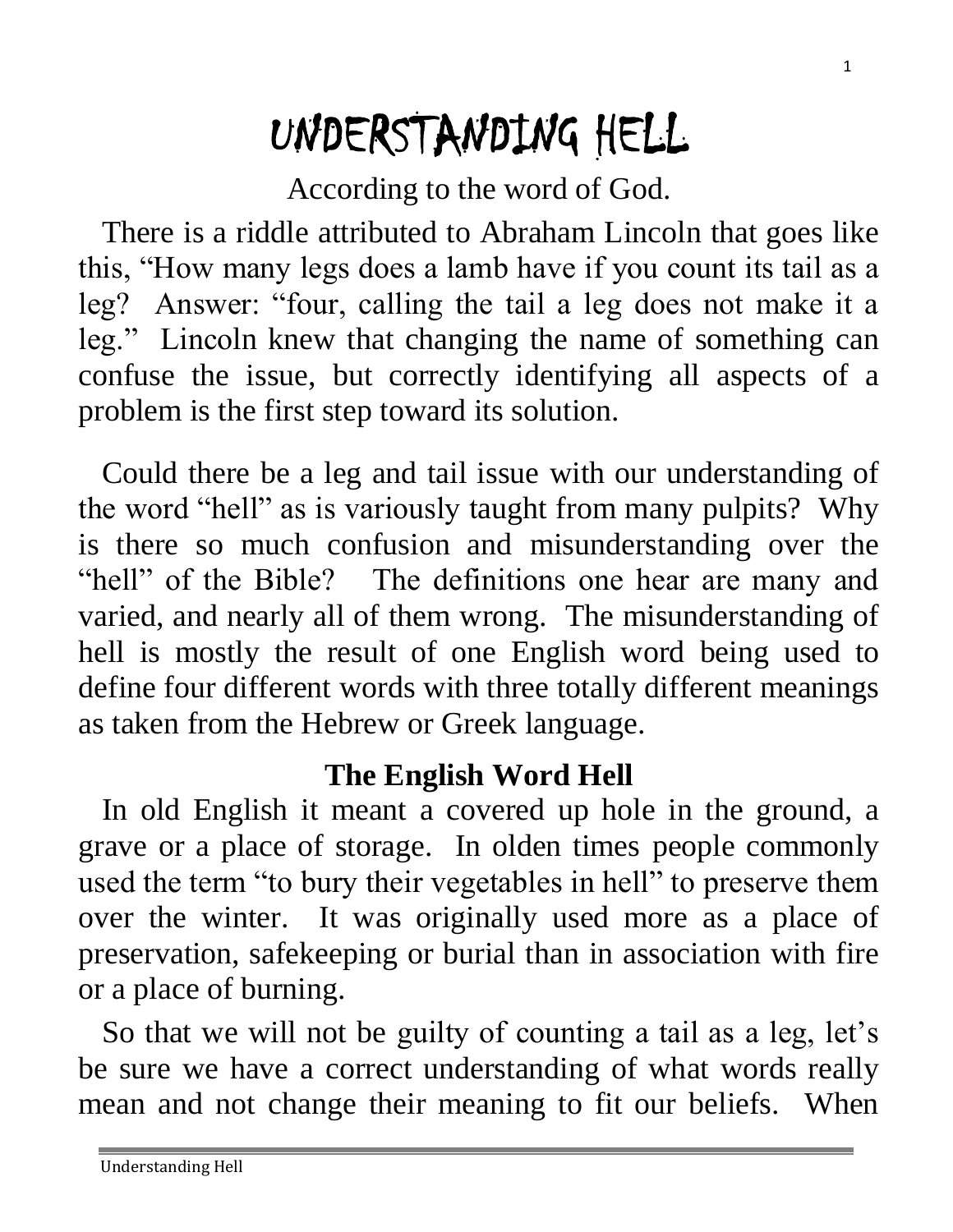looking up the word hell in most any dictionary, we find it can mean the abode of Satan, a place of physical anguish, or not a real place at all, but just a separation from God. It can also mean something extremely good, as in "a hell of a good time" or extremely bad, as in "a hell of a bad deal."

# **The Popular Concept of Hell**

 Most religions teach that it is a place of eternal fire that burns forever, and that unrepentant souls go there immediately at death, and will be tortured throughout eternity in the flames of hell fire; never mind that immortality is given only to the saved, and even then only at the time of the resurrection (I Cor. 15:52-54).

 Others hold that we make our own hell here on earth. So as far as the modern meaning of hell goes, it's just about anything you want it to be. However, God's word as originally written can and will give us God's explanation of hell if we care enough to go there and believe what it tells us.

 Considering that the Old Testament was written in Hebrew and the New Testament in Greek and both were then translated into English, the importance of understanding the original meanings is essential.

 As mentioned, whether by accident or by design, the English word "hell" can have vastly different meanings. Therefore, the true intent must be determined by the meaning of the word in the original language as well as by context.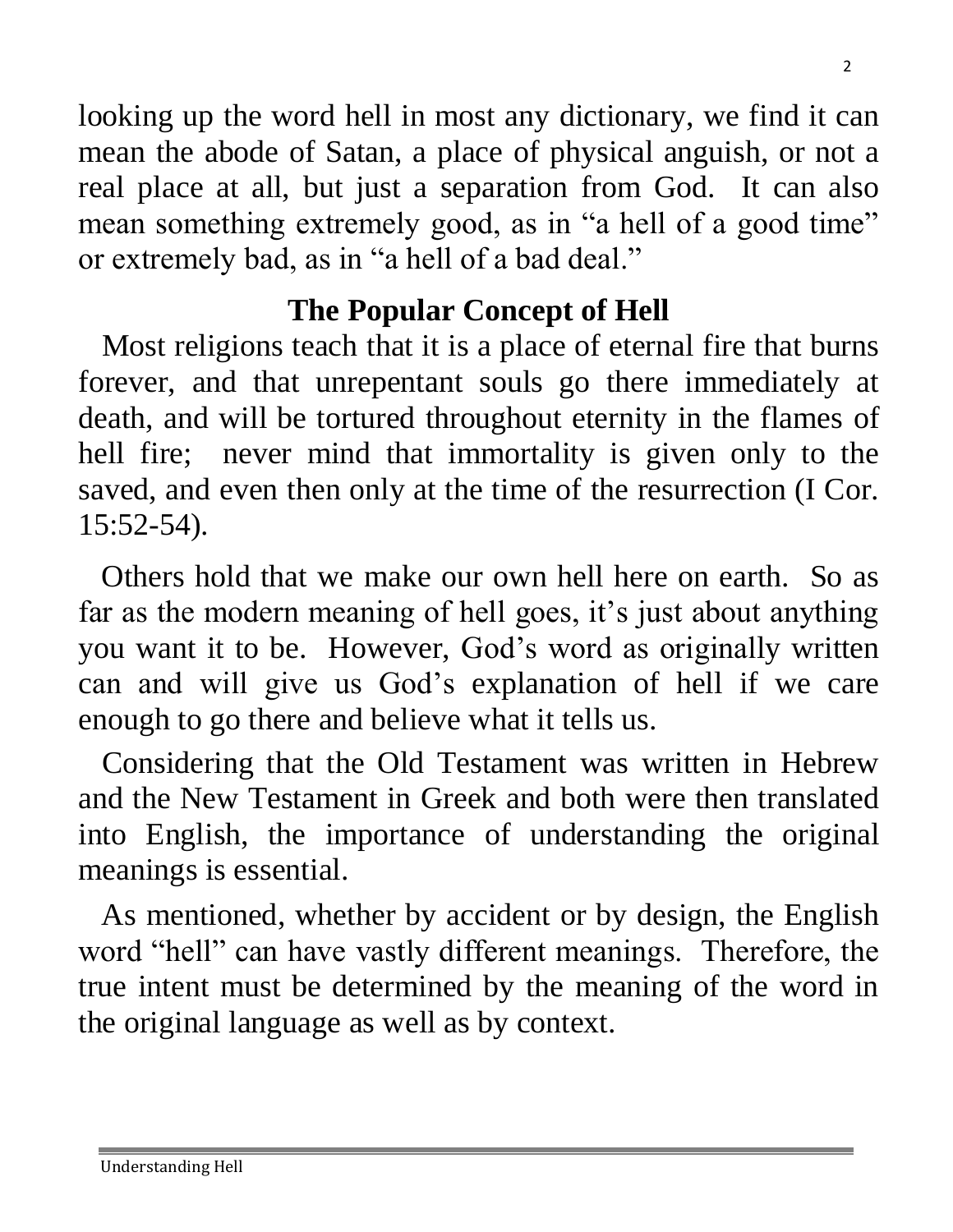# **Sheol, Hades, Gehenna and Tartaros are all translated into the one word 'hell' in the English Bible.**

But they have three totally different meanings:

 **Sheol:** (Hebrew, Strong's #7585) literally means a grave, pit, or a place of the dead described as a quiet, dark place, totally oblivious to anything, a deep sleep; silence. In the Old Testament sheol is variously translated as hell, grave or pit depending on the context.

 **Hades:** (Greek, Strong's #86) The Greek equivalent of Sheol is usually translated as hell, except in I Corinthians 15:55 where it is translated as grave. Sheol or hades is never used when referring to the lake of fire in the Bible.

 **Gehenna:** (Greek, Strong's #1067) The Valley of Hinnom, which was used as the city dump where fires were kept burning continually. Trash, refuse and dead bodies were dumped into this valley to be burned up. Jesus often used the word Gehenna when referring to the lake of fire and the second death.

 **Tartarus:** (Greek, Strong's #5020) used only once in the New Testament and does not refer to mankind but to spirit beings. "For if God spared not the angels that sinned, but cast them down to hell (tartaros), and delivered them into chains of darkness, to be reserved unto judgment (II Peter 2:4)."

 Jude may well have been speaking of the same situation in verse 6 where he said: "And the angels which kept not their first estate, but left their own habitation, he hath reserved in everlasting chains under darkness unto the judgment of the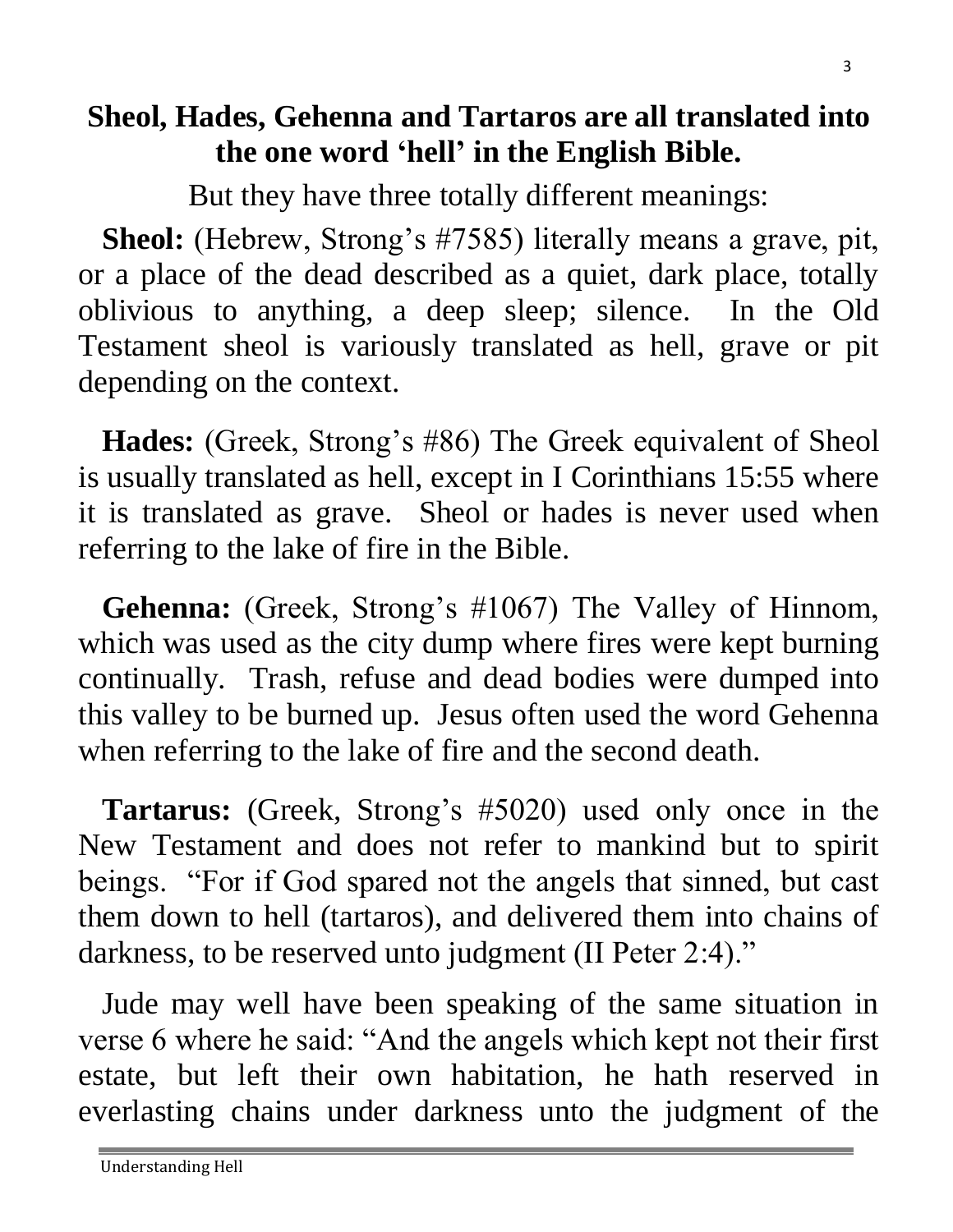great day." One wonders, are these the angels we will be judging in the resurrection (I Cor. 6:3)?

# **Common Sense**

 Is it good judgment to build one's beliefs on a nice sounding popular concept, supported by statements of a seemingly authoritarian nature rather than relying on plain statements from the word of God? The danger in the former approach is the tendency to believe what is popular and acceptable instead of what the facts tell you. Would it not be more logical to allow the provable facts to verify a concept to be either true or false? Shouldn't concepts be based on facts rather than popular beliefs or traditions?

# **Pagan Influence**

 Pre-Christian concepts from sources such as Hindu, Egyptian, Greek and other pagan beliefs, have had an overwhelming influence on much of Christian thinking. This is especially true with the prevalent Christian concept of Hell. Augustine and Dante Alighieri were two who had great impact on Christian thinking.

 Augustine reasoned that there should be a place of temporary cleansing for imperfect souls before entering heaven; thus we have the concept of purgatory. This, of course, would imply that Christ's sacrifice was not sufficient for salvation, and therefore something more must be done.

 The teaching that the evil dead go immediately to Hell (or purgatory) led to Dante's satire on hell, *The Divine Comedy.* Written as a mockery on the ridiculous beliefs taught by Plato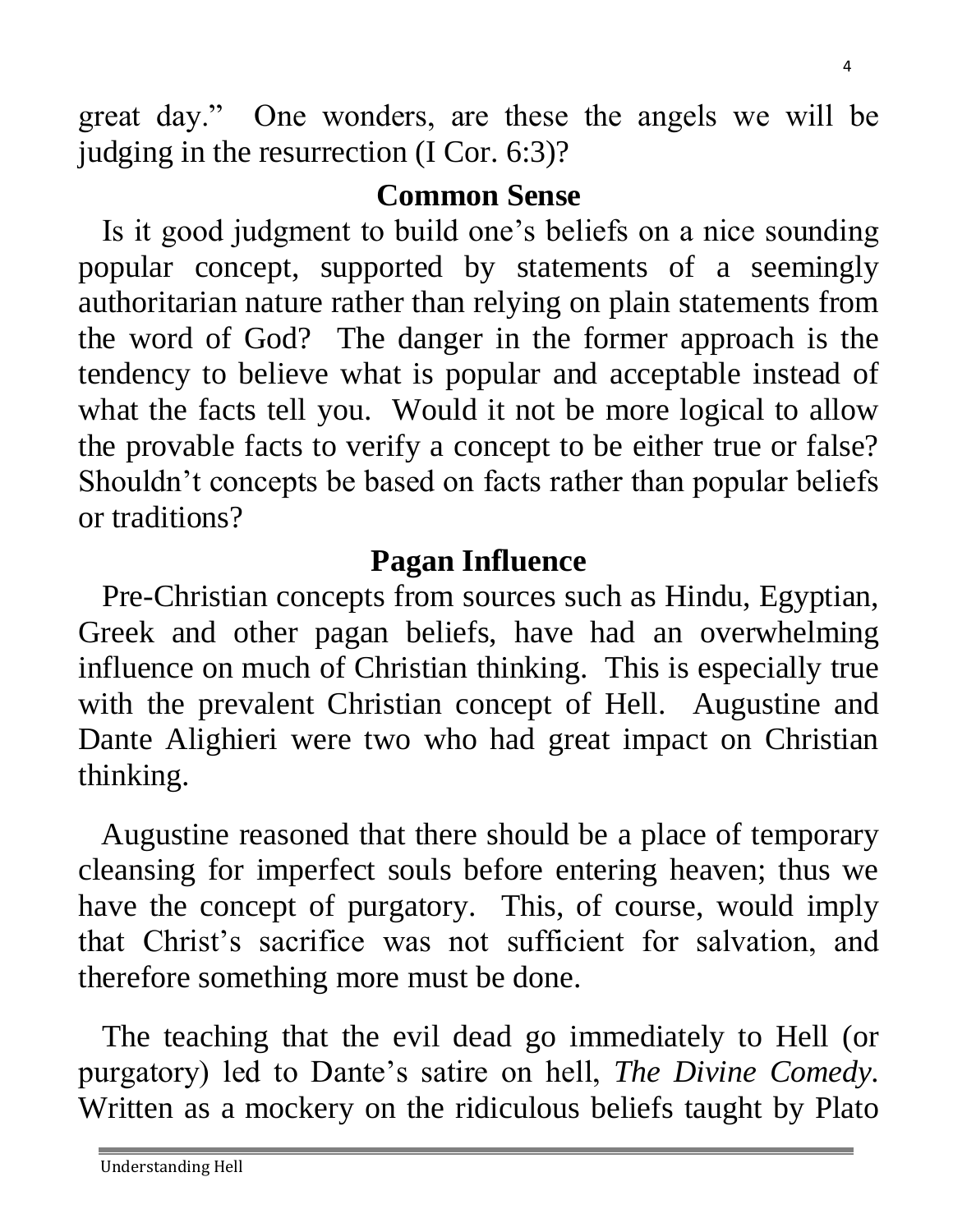and Virgil as well as the church, it none-the-less became the basis of much of what is believed and taught today.

 Going immediately to hell, heaven or purgatory at death would mean that judgment had to have been rendered, otherwise how could a determination be made as to where one was to go? But, doesn't this contradict the Bible's teaching that the dead must be resurrected first, and then the judgment takes place, and that won't be until the time of the end (John 5:28-29; II Pet. 2:9; Rev. 20:11-15)?

#### **A Tail and Leg Issue**

 Again, using Lincoln's wisdom, if a word's meaning has changed to mean something different than what it originally meant, should we allow that to change the intent of the author? If you open that door you may wind up believing a tail is a leg.

 As mentioned, our English Bible has variously translated the word "Sheol" or "Hades" as hell, grave or pit. Grave is defined as a trench dug for the burial of a corpse, a tomb or any place that receives the dead. A pit is defined as a deep hole in the ground. Neither grave nor pit is used to describe the "lake of fire."

Wherever the word hell was translated from "Gehenna," it was always referring to the lake of fire. When translated from the word Sheol or Hades it usually meant nothing more than the grave, a place of the dead.

 King Solomon, who God gifted with more wisdom than any man, made some clarifying points about death and the grave.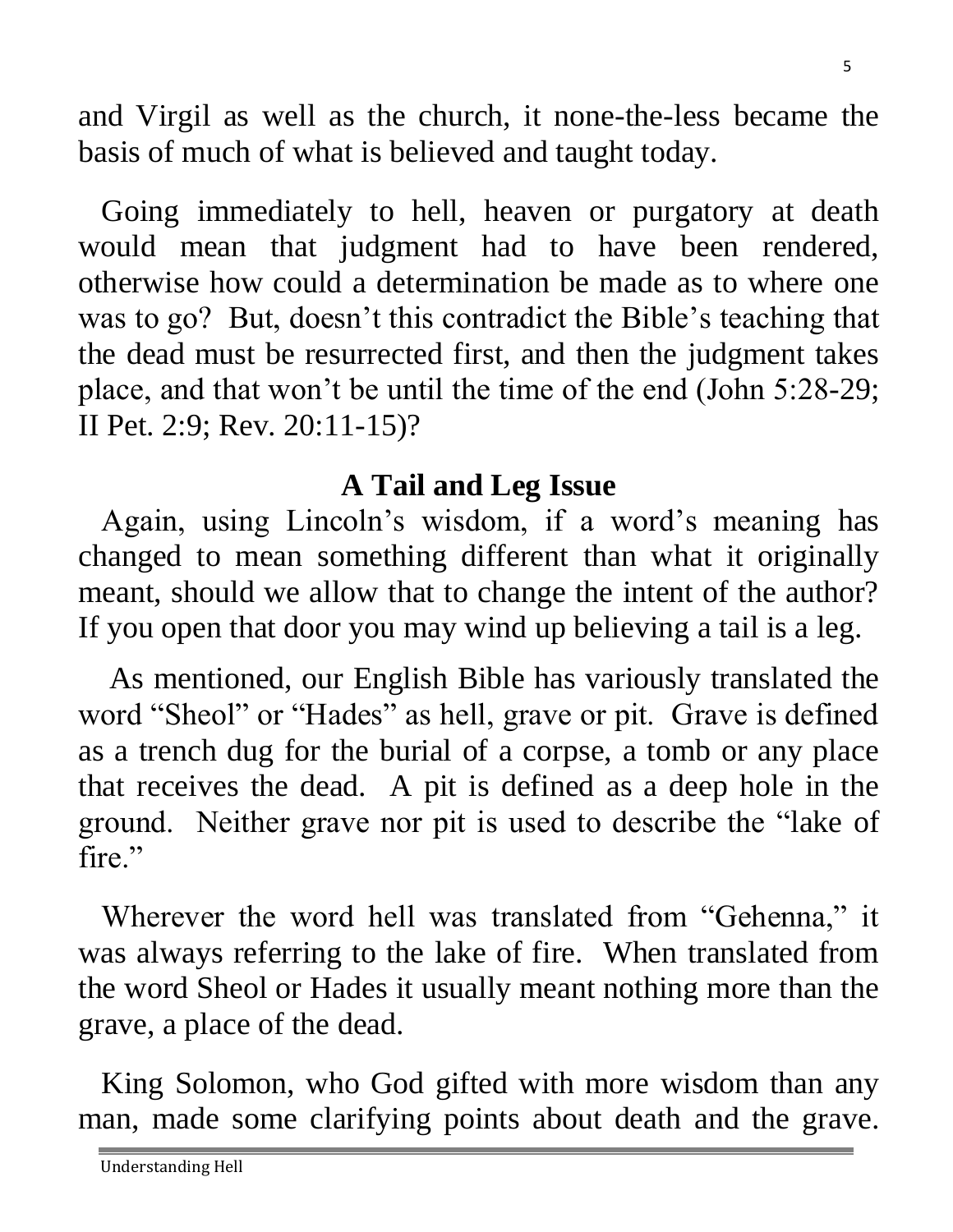His understanding was that at death man and beast all go to the same place and that in death there is no preeminence of one over the other (Eccl. 3:19-20). He is obviously talking about the place of the dead (sheol), which the Bible calls hell. Since the prevalent understanding of hell is a place of eternal torment, one might ask, why would animals be required to go to hell and suffer forever? Are we missing something here?

 Solomon also said that the dead know nothing and that everything about them and their ability to affect the living in anyway is now gone (Eccl. 9:5  $& 10$ ). Job spoke of the grave (sheol) as being a dark place and the corruption and decay as being his next of kin (Job 17:13). David considered the grave (sheol) as a place where there was no remembrance or praise of God (Ps. 6:5). Neither has David been resurrected nor has he ascended to heaven (Acts 2:29 & 34).

 Jesus often compared death to sleep, as in John 11 where He described Lazarus's death as sleep. Did you notice that Lazarus said nothing about being in heaven when he awoke from death? The same can be said of any of the resurrected dead mentioned in the Bible. It was obvious that he awoke from an unconscious state, as in sleep, which completely agrees with all the biblical references to sheol and hades.

## **There Will Be A Resurrection from Hades (Or Sheol), But Not From Gehenna (Lake Of Fire).**

 Job knows when he will live again, "O that thou wouldest hide me in the grave (sheol), that thou wouldest keep me secret, until thy wrath be past, that thou wouldest appoint me a set time, and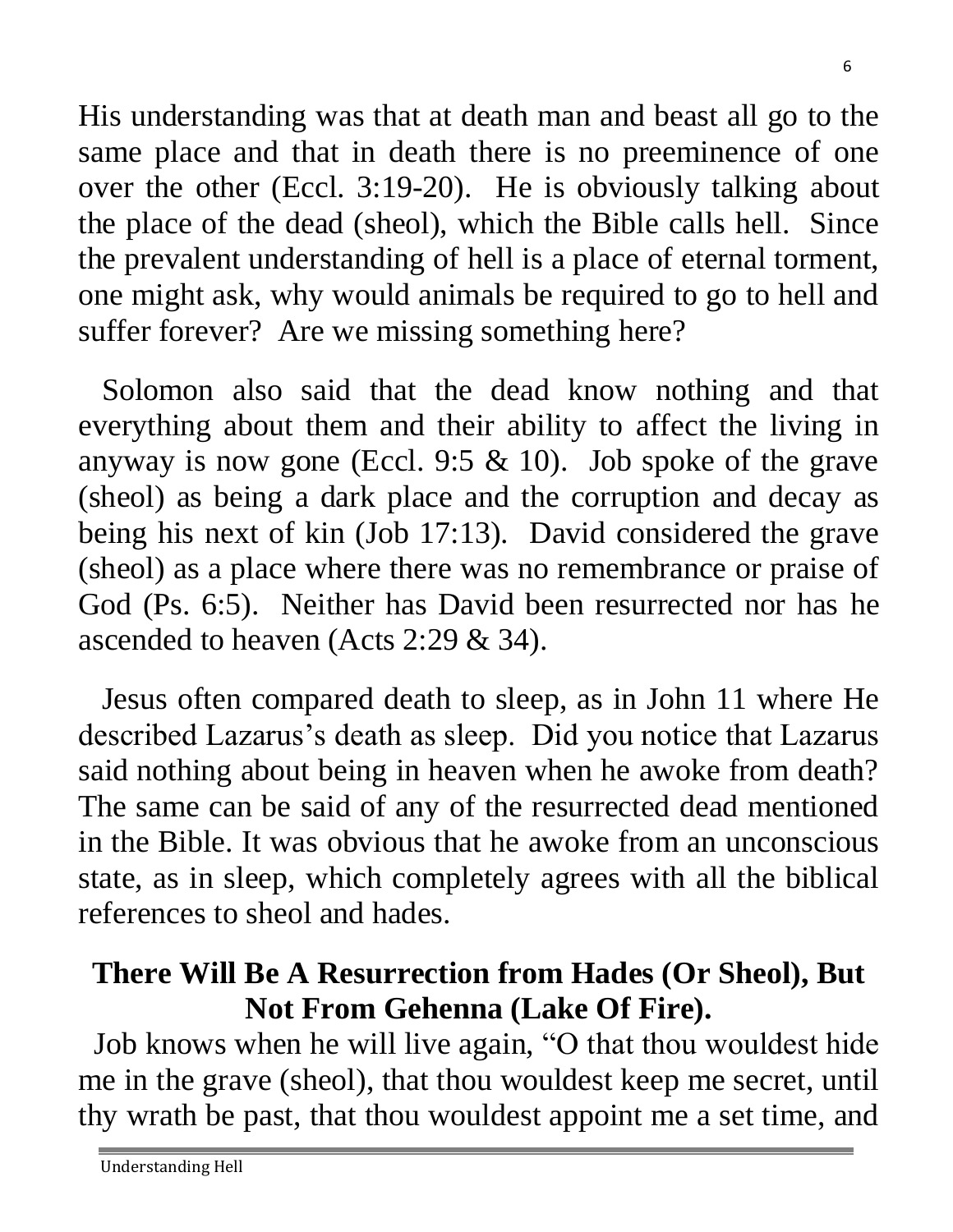remember me! 14) If a man die, shall he live again? All the days of my appointed time will I wait, till my change come. 15) Thou shalt call, and I will answer thee: thou wilt have a desire to the work of thine hands" (Job 14:13-15).

 Isn't Job expressing a belief in a physical resurrection in chapter 19 verse 26? "And though after my skin worms destroy this body, yet in my flesh shall I see God." Consider the resurrection described Ezekiel 37.

# **The New Testament Use of Hades**

 The first use of the New Testament equivalent of the word sheol is in Christ's condemnation of Capernaum. The hell that they were to be brought down to was hades, not Gehenna. He makes plain that there will be a resurrection from the hell He is referring to here (Matt. 11:23-24).

 In Matthew 16:18 the hell that the gates of hell will not prevail against is also hades, the grave or the place of the dead. The third use of the word hell for hades is in Christ's parable of the rich man and Lazarus (Luke 16:23) where the rich man is found lifting up his eyes in hell, again indicating a physical awaking (resurrection) from the grave.

 Some other uses of the word hades for hell are found in Acts 2:27, Acts 2:31, Rev. 1:18, Rev. 20:13 and Rev. 20:14. All of these refer to the place of the dead, a quiet dark place where there is no thought, no activity, where man returns to the dust from whence he came.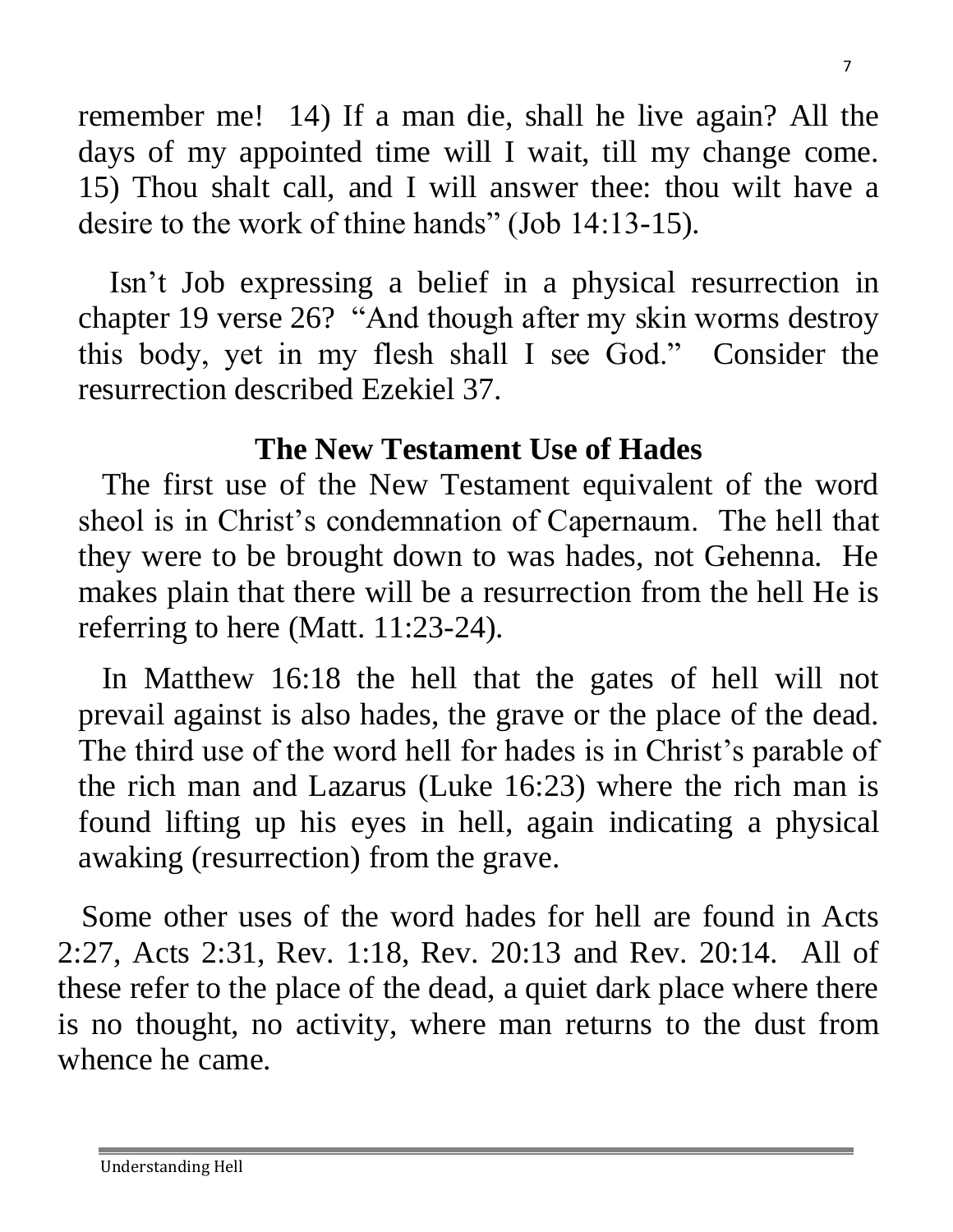#### **The Resurrection From Hades and Sheol**

 Although there is no thought or remembrance in Hades, there is a remembrance of them by the Lord, for the Lord has prepared a book, called the book of remembrance where He records the name of those who speak often of His name (Mal. 3:16). Perhaps that is the same as the book mentioned in Revelation 20:12-15.

 There is a future resurrection of all mankind to come, for we read in John 5:28-29, "Marvel not at this: for the hour is coming in which all that are in the graves shall hear his voice. 29) And shall come forth; they that have done good, unto the resurrection of life; and they that have done evil, unto the resurrection of damnation."

 Jesus is plainly speaking of two separate resurrections as in the parable of the rich man and Lazarus. One is when Lazarus is to be resurrected, which is the resurrection of the righteous. The other is at the time of the final judgment and the lake of fire, which is the time that the rich man will hear His voice and wake up from the sleep of death.

 Keep in mind that Jesus, being the first fruit of many to follow was the first to be resurrected as a spirit being with a glorified body. There has never been nor will there be any other spiritual awakenings (resurrections) until He comes (Rev.  $20:5-6$ ).

 Jesus often compared death to sleep, which is certainly a good description of those that are in the grave (hades). But, He also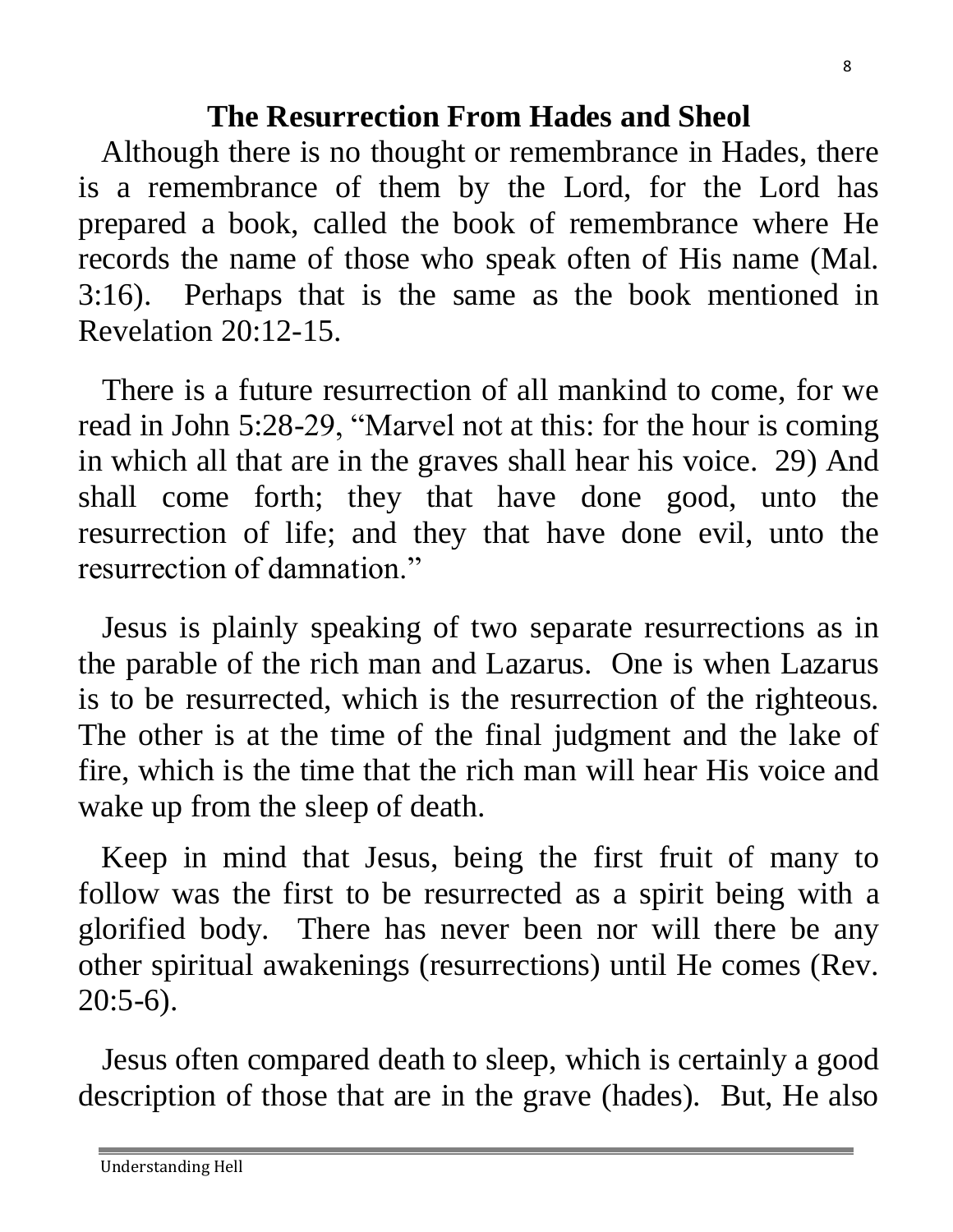spoke of a different death, which He compared to being thrown into Gehenna. This is referred to as the second death in Revelation 2:11, 20:6, 20:14, 21:8.

#### **The Real Hell Fire**

 Gehenna, remember, was a dumping ground for Jerusalem, where dead bodies, garbage and refuse of all types were thrown and totally consumed. Some translations state that those fires were unquenchable, yet those fires are not burning now. The fires were kept burning and never quenched so that the combustible trash would burn up, and it did. Also, they mention worms that never die; they did not die because they became flies and continually bred more worms. Are the worms that never die there now? They're not there now simply because there is nothing left for them to feed on.

 Words have meaning but context and inflectional forms of a verb (conjugation) are often times overlooked. For instance, everlasting punishment does not mean the same as everlasting punishing. Punishing means 'ongoing', while punishment being past tense means 'over and done with'. Also, note that the eternal fires that destroyed Sodom and Gomorrah are no longer burning. Obviously, eternal does not always mean what we might think it does but must be compared to other texts of the same or similar subject. Precise synonyms don't always match up to intended meanings when translated from other languages.

 Revelation 20:12-13 describes the resurrection of the dead as they stand before the Great White Throne for their final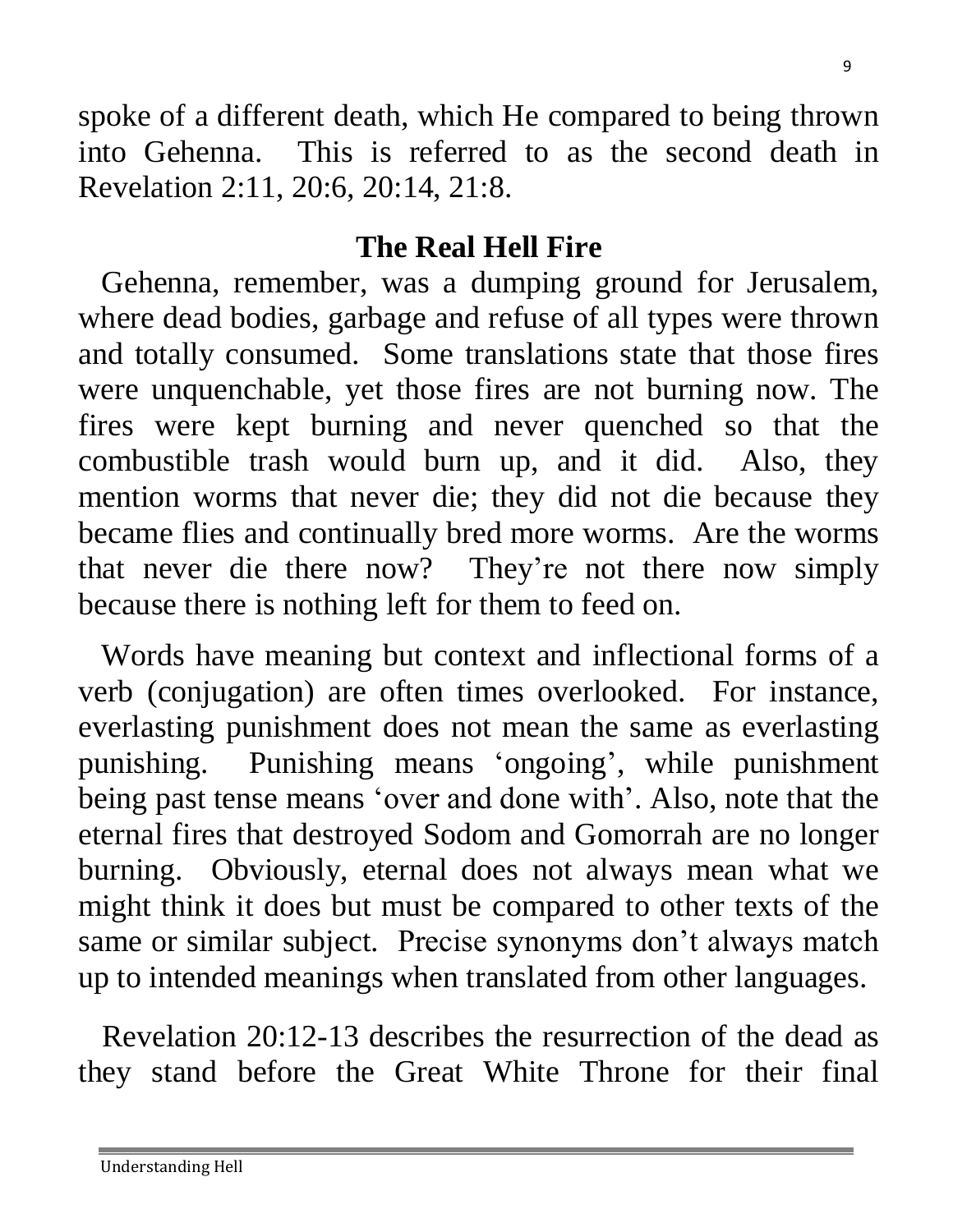judgment; and those whose names were not found written in the book of life were cast into the lake of fire.

 The book of Matthew speaks of those who will be weeping, wailing and gnashing of their teeth at that time (Matt. 13:42; 50; 24:51).

## **A Very Scary Warning**

 In Luke 13:26-27 Jesus has a message for fair weather Christians who, though while thinking they were saved, had chosen the broad easy way. In verse 28 He describes how they will actually be permitted to see into God's Kingdom, but will not be allowed to enter. "There shall be weeping and gnashing of teeth, when ye shall see Abraham, and Isaac, and Jacob, and all the prophets, in the kingdom of God, and you yourselves thrust out." For verse 28 to be as described it would have to be a physical resurrection while those in the kingdom are spiritual.

**How to Identify the Difference between a Tail and a Leg** By studying the meaning of the word hell in the original languages, we can now understand that both Sheol and Hades mean a grave, where all the dead (both good and bad) are in a coma-like state. Jesus described it as sleep, because sleep closely resembles death and is often used throughout the Bible to describe death. Although they are in every sense of the word dead, God keeps a book of remembrance (Mal. 3:16) and, as Job said, "you will call and I will answer" (Job 14:13).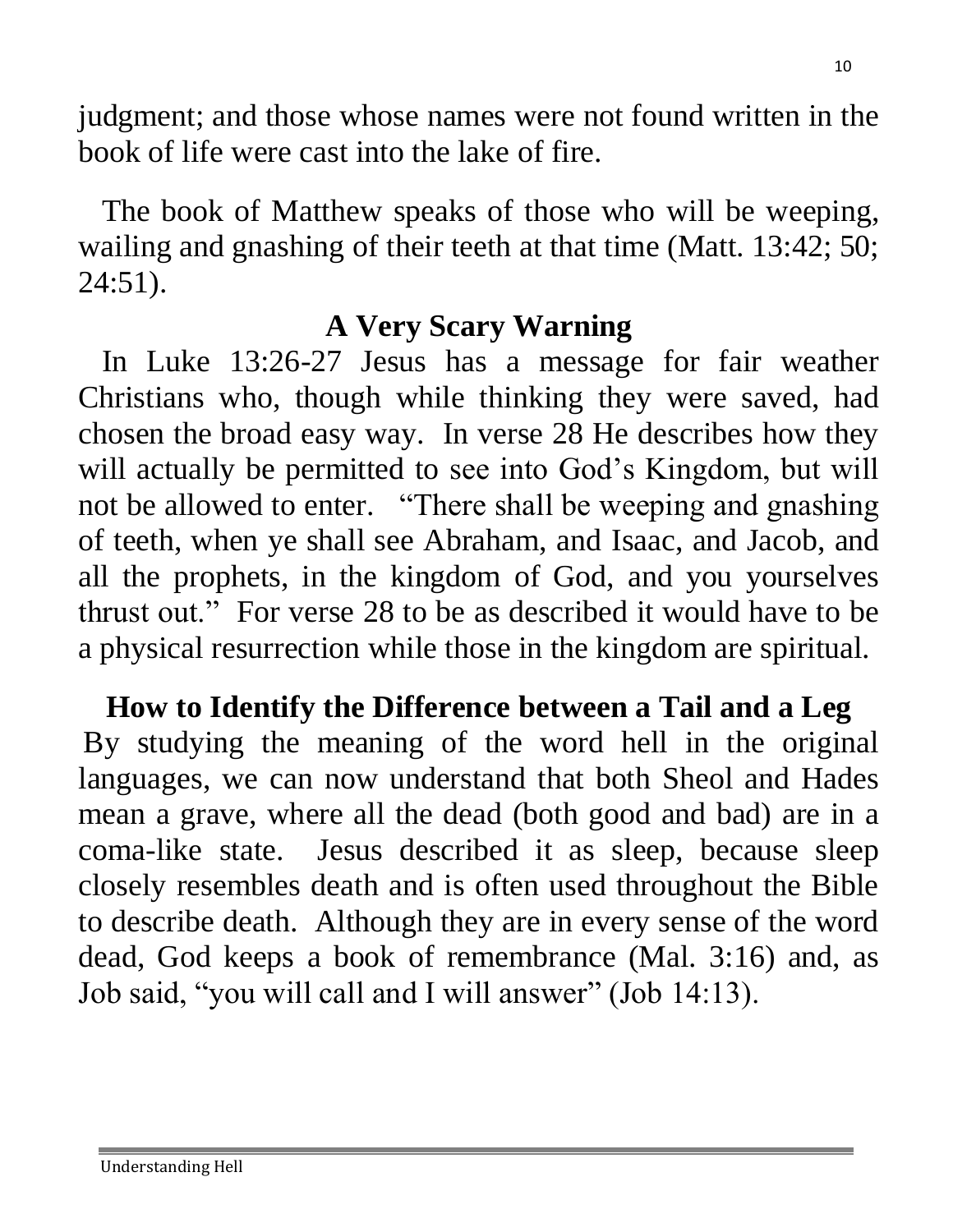# **Things We Can Know By Not Counting A Tail As A Leg**

 That beasts as well as mankind go to the same place, sheol (Eccl. 3:19-20).

 That there is no consciousness, activity, thought or knowledge in Hades or Sheol (Eccl. 9:5 Isa. 38:18).

 That all mankind will be resurrected from death, but each in his own order (I Cor. 15:23, Rev. 20:4-6, 12-15).

 That the dead can have no effect at all on the living (Eccl 9:6 and 10).

 That any supposed contact with the dead is more likely to be demons posing as the dead.

 That just before being cast into the lake of fire, the unrighteous will be able to see the righteous in the Kingdom of God, but not be allowed to enter (Luke 13:26-27).

 That the unrighteous will be cast into the lake of fire and perish (be consumed) and will be ashes under our feet (Mal. 4:1-3).

 That the damned will not live in an ever-burning hellfire throughout eternity but simply cease to exist, since they were never given immortality as were the saved  $(2 \text{ Cor. } 15:53-54)$ .

 That Jesus compared Gehenna to the lake of fire, because worthless things were thrown in there and burned up.

 That Sheol and Hades represent a grave from which there will be a resurrection,